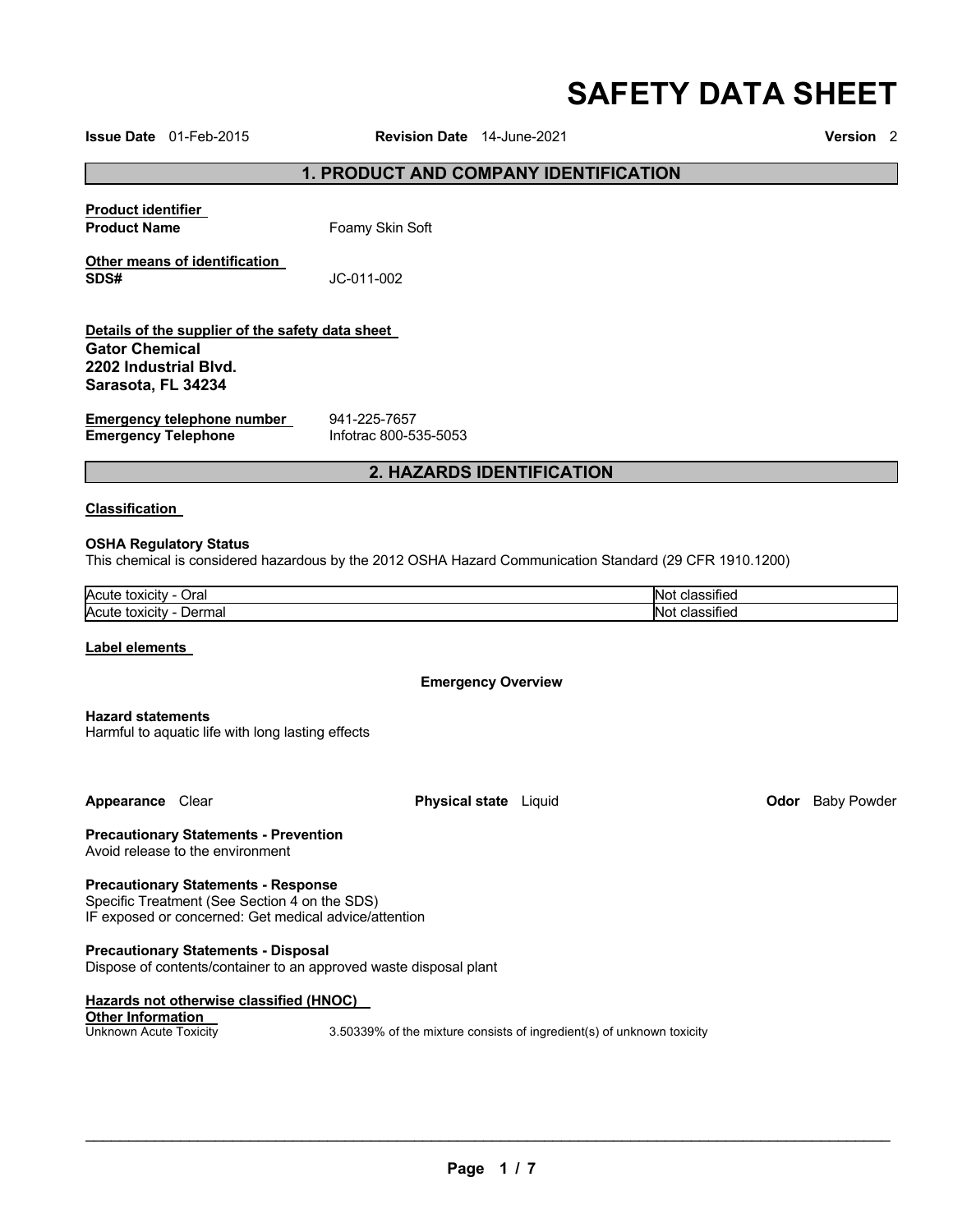## **3. COMPOSITION/INFORMATION ON INGREDIENTS**

\_\_\_\_\_\_\_\_\_\_\_\_\_\_\_\_\_\_\_\_\_\_\_\_\_\_\_\_\_\_\_\_\_\_\_\_\_\_\_\_\_\_\_\_\_\_\_\_\_\_\_\_\_\_\_\_\_\_\_\_\_\_\_\_\_\_\_\_\_\_\_\_\_\_\_\_\_\_\_\_\_\_\_\_\_\_\_\_\_\_\_\_\_

| <b>Chemical Name</b>                                                       |  | <b>CAS No.</b>                                                                                                            | Weight-% | <b>Trade Secret</b> |
|----------------------------------------------------------------------------|--|---------------------------------------------------------------------------------------------------------------------------|----------|---------------------|
| Cocamidopropyl Betaine                                                     |  | 61789-40-0                                                                                                                | $.1 - 1$ |                     |
| $\star$<br>88-04-0<br>$.1 - 1$<br>4-Chloro-3,5-dimethylphenol              |  |                                                                                                                           |          |                     |
|                                                                            |  | *The exact percentage (concentration) of composition has been withheld as a trade secret.<br><b>4. FIRST AID MEASURES</b> |          |                     |
| <b>First aid measures</b>                                                  |  |                                                                                                                           |          |                     |
| <b>Skin Contact</b>                                                        |  | First aid measures not required.                                                                                          |          |                     |
| Eye contact                                                                |  | Rinse thoroughly with plenty of water for at least 15 minutes, lifting lower and upper eyelids.<br>Consult a physician.   |          |                     |
| <b>Inhalation</b>                                                          |  | First aid measures not required.                                                                                          |          |                     |
| Ingestion                                                                  |  | Clean mouth with water and drink afterwards plenty of water.                                                              |          |                     |
| Most important symptoms and effects, both acute and delayed                |  |                                                                                                                           |          |                     |
| <b>Symptoms</b>                                                            |  | Any additional important symptoms and effects are described in Section 11: Toxicology<br>Information.                     |          |                     |
| Indication of any immediate medical attention and special treatment needed |  |                                                                                                                           |          |                     |
| Note to physicians                                                         |  | Treat symptomatically.                                                                                                    |          |                     |
|                                                                            |  | <b>5. FIRE-FIGHTING MEASURES</b>                                                                                          |          |                     |

## **Suitable extinguishing media**

Use extinguishing measures that are appropriate to local circumstances and the surrounding environment.

**Unsuitable extinguishing media** Caution: Use of water spray when fighting fire may be inefficient.

## **Specific hazards arising from the chemical**

No Information available.

**Explosion data Sensitivity to Mechanical Impact** None. **Sensitivity to Static Discharge** None.

## **Protective equipment and precautions for firefighters**

As in any fire, wear self-contained breathing apparatus pressure-demand, MSHA/NIOSH (approved or equivalent) and full protective gear.

## **6. ACCIDENTAL RELEASE MEASURES**

| Personal precautions, protective equipment and emergency procedures |                                                            |  |  |
|---------------------------------------------------------------------|------------------------------------------------------------|--|--|
| <b>Personal precautions</b>                                         | Ensure adequate ventilation, especially in confined areas. |  |  |

**Environmental precautions** 

**Environmental precautions** See Section 12 for additional ecological information.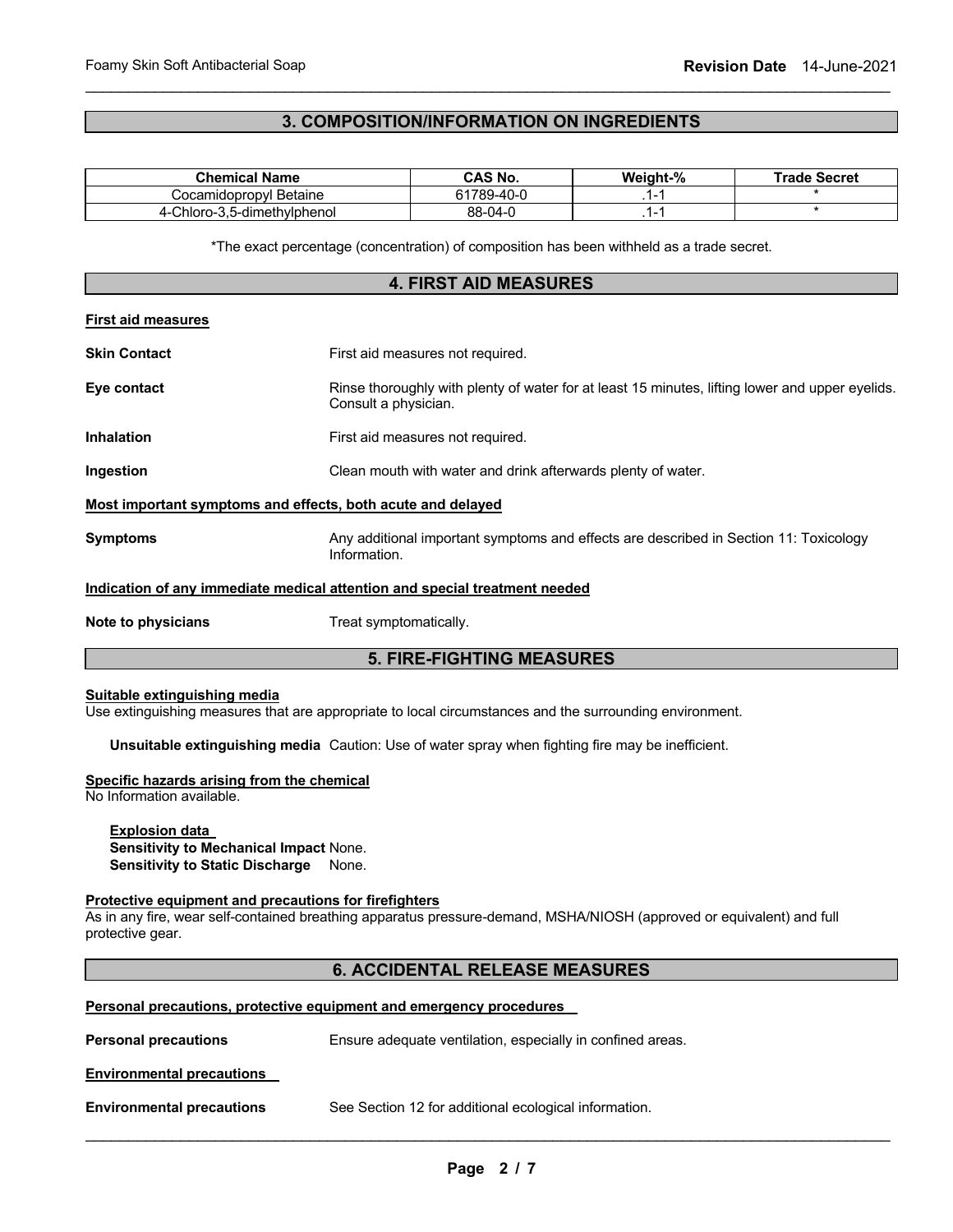| Methods and material for containment and cleaning up                  |                                                                                       |  |  |
|-----------------------------------------------------------------------|---------------------------------------------------------------------------------------|--|--|
| <b>Methods for containment</b>                                        | Prevent further leakage or spillage if safe to do so.                                 |  |  |
| Methods for cleaning up                                               | Pick up and transfer to properly labeled containers.                                  |  |  |
|                                                                       | 7. HANDLING AND STORAGE                                                               |  |  |
| <b>Precautions for safe handling</b>                                  |                                                                                       |  |  |
| Advice on safe handling                                               | Handle in accordance with good industrial hygiene and safety practice.                |  |  |
| Conditions for safe storage, including any incompatibilities          |                                                                                       |  |  |
| <b>Storage Conditions</b>                                             | Keep containers tightly closed in a dry, cool and well-ventilated place.              |  |  |
| Incompatible materials                                                | None known based on information supplied.                                             |  |  |
|                                                                       | 8. EXPOSURE CONTROLS/PERSONAL PROTECTION                                              |  |  |
| <b>Control parameters</b>                                             |                                                                                       |  |  |
| <b>Exposure Guidelines</b>                                            | This product, as supplied, does not contain any hazardous materials with occupational |  |  |
| <b>Appropriate engineering controls</b>                               | exposure limits established by the region specific regulatory bodies.                 |  |  |
| <b>Engineering Controls</b>                                           | Showers, Eyewash stations & Ventilation systems.                                      |  |  |
| Individual protection measures, such as personal protective equipment |                                                                                       |  |  |
| <b>Eye/face protection</b>                                            | No special technical protective measures are necessary.                               |  |  |
| Skin and body protection                                              | No special technical protective measures are necessary.                               |  |  |
| <b>Respiratory protection</b>                                         | No protective equipment is needed under normal use conditions.                        |  |  |
| <b>General Hygiene</b>                                                | Handle in accordance with good industrial hygiene and safety practice.                |  |  |
| 9. PHYSICAL AND CHEMICAL PROPERTIES                                   |                                                                                       |  |  |

\_\_\_\_\_\_\_\_\_\_\_\_\_\_\_\_\_\_\_\_\_\_\_\_\_\_\_\_\_\_\_\_\_\_\_\_\_\_\_\_\_\_\_\_\_\_\_\_\_\_\_\_\_\_\_\_\_\_\_\_\_\_\_\_\_\_\_\_\_\_\_\_\_\_\_\_\_\_\_\_\_\_\_\_\_\_\_\_\_\_\_\_\_

## **Information on basic physical and chemical properties**

| <b>Physical state</b>               | Liquid                   |
|-------------------------------------|--------------------------|
| Appearance                          | Clear                    |
| Color                               | Amber                    |
| Odor                                | <b>Baby Powder</b>       |
| Odor threshold                      | No Information available |
| Property                            | Values                   |
| рH                                  | $7.0 - 8.0$              |
| <b>Specific Gravity</b>             | Not Applicable           |
| <b>Viscosity</b>                    | 500 cP @ 25°C            |
| <b>Melting point/freezing point</b> | No Information available |
| <b>Flash point</b>                  | $>200$ °F                |
| Boiling point / boiling range       |                          |
| <b>Evaporation rate</b>             | No Information available |
|                                     |                          |

\_\_\_\_\_\_\_\_\_\_\_\_\_\_\_\_\_\_\_\_\_\_\_\_\_\_\_\_\_\_\_\_\_\_\_\_\_\_\_\_\_\_\_\_\_\_\_\_\_\_\_\_\_\_\_\_\_\_\_\_\_\_\_\_\_\_\_\_\_\_\_\_\_\_\_\_\_\_\_\_\_\_\_\_\_\_\_\_\_\_\_\_\_

**Remarks • Method**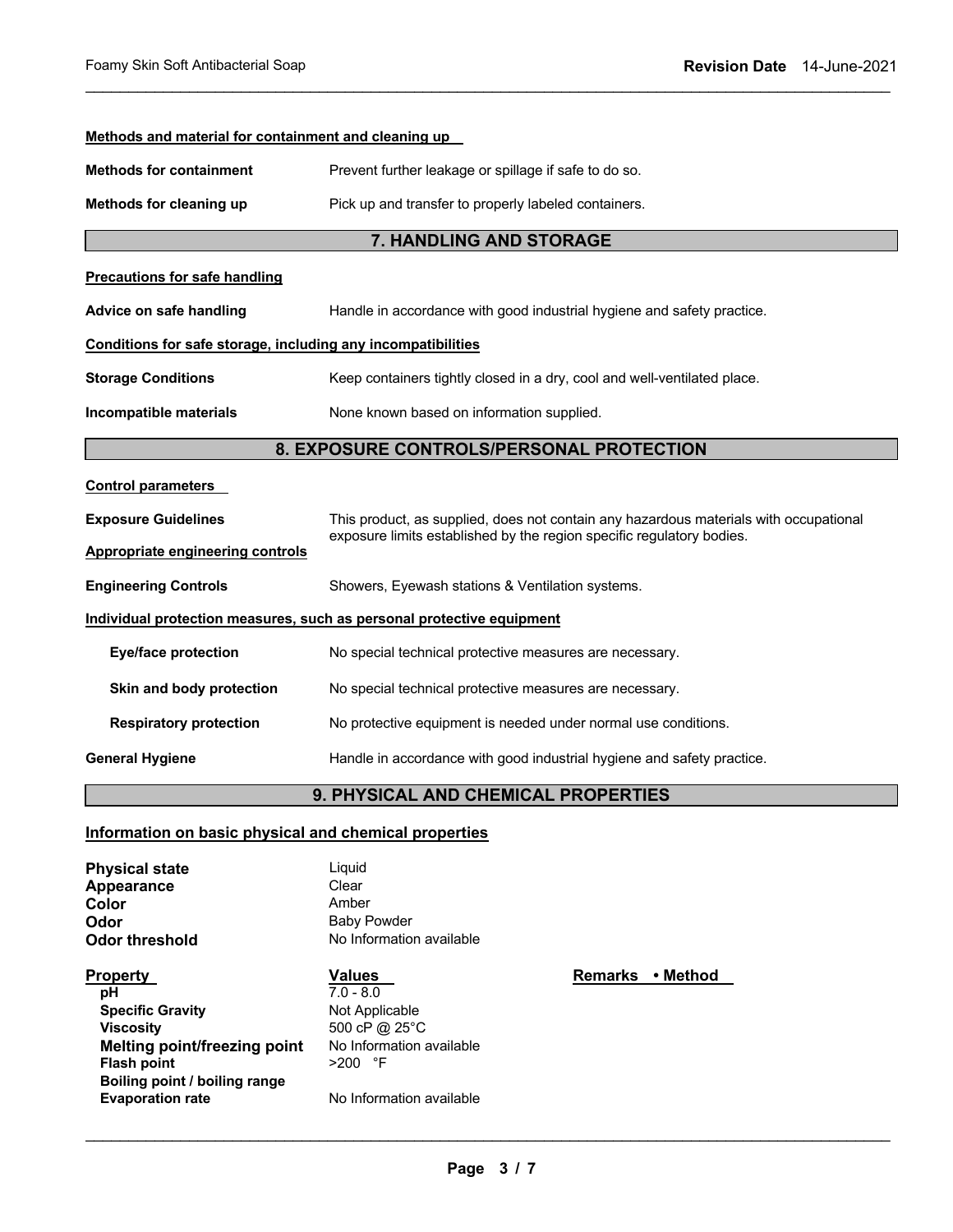| Flammability (solid, gas)         |
|-----------------------------------|
| <b>Flammability Limits in Air</b> |
| <b>Upper flammability limit:</b>  |
| Lower flammability limit:         |
| <b>Vapor pressure</b>             |
| <b>Vapor density</b>              |
| <b>Water solubility</b>           |
| <b>Partition coefficient</b>      |
| <b>Autoignition temperature</b>   |
| <b>Decomposition temperature</b>  |

## **Other Information**

| <b>Density Lbs/Gal</b> |  |
|------------------------|--|
| <b>VOC Content (%)</b> |  |

**Not Applicable Not Applicable** 

**Not Applicable Not Applicable** 

Complete

**No Information available No Information available** 

**No Information available No Information available No Information available** 

## **10. STABILITY AND REACTIVITY**

\_\_\_\_\_\_\_\_\_\_\_\_\_\_\_\_\_\_\_\_\_\_\_\_\_\_\_\_\_\_\_\_\_\_\_\_\_\_\_\_\_\_\_\_\_\_\_\_\_\_\_\_\_\_\_\_\_\_\_\_\_\_\_\_\_\_\_\_\_\_\_\_\_\_\_\_\_\_\_\_\_\_\_\_\_\_\_\_\_\_\_\_\_

## **Reactivity**

No data available

## **Chemical stability**

Stable under recommended storage conditions.

## **Possibility of Hazardous Reactions**

None under normal processing.

## **Conditions to avoid**

Extremes of temperature and direct sunlight.

## **Incompatible materials**

None known based on information supplied.

## **Hazardous Decomposition Products**

None known based on information supplied.

## **11. TOXICOLOGICAL INFORMATION**

## **Information on likely routes of exposure**

**Product Information** 

| <b>Inhalation</b>   | No data available. Unlikely to occur due to the physical properties of the product. |
|---------------------|-------------------------------------------------------------------------------------|
| Eye contact         | Avoid contact with eyes. May cause eye irritation.                                  |
| <b>Skin Contact</b> | Not a hazard under normal use conditions.                                           |
| Ingestion           | No data available. Do not taste or swallow.                                         |

| <b>Chemical Name</b>  | Oral LD50   | <b>Dermal LD50</b> | <b>Inhalation LC50</b> |
|-----------------------|-------------|--------------------|------------------------|
| Sodium Lauryl Sulfate | = 977 mg/kg | Rabbit             | $\cdot$ 3900 ma/m $^3$ |
| 151-21-3              | Rat         | $= 580$ mg/kg      | $Rat$ 1                |

## **Information on toxicological effects**

**Symptoms** No Information available.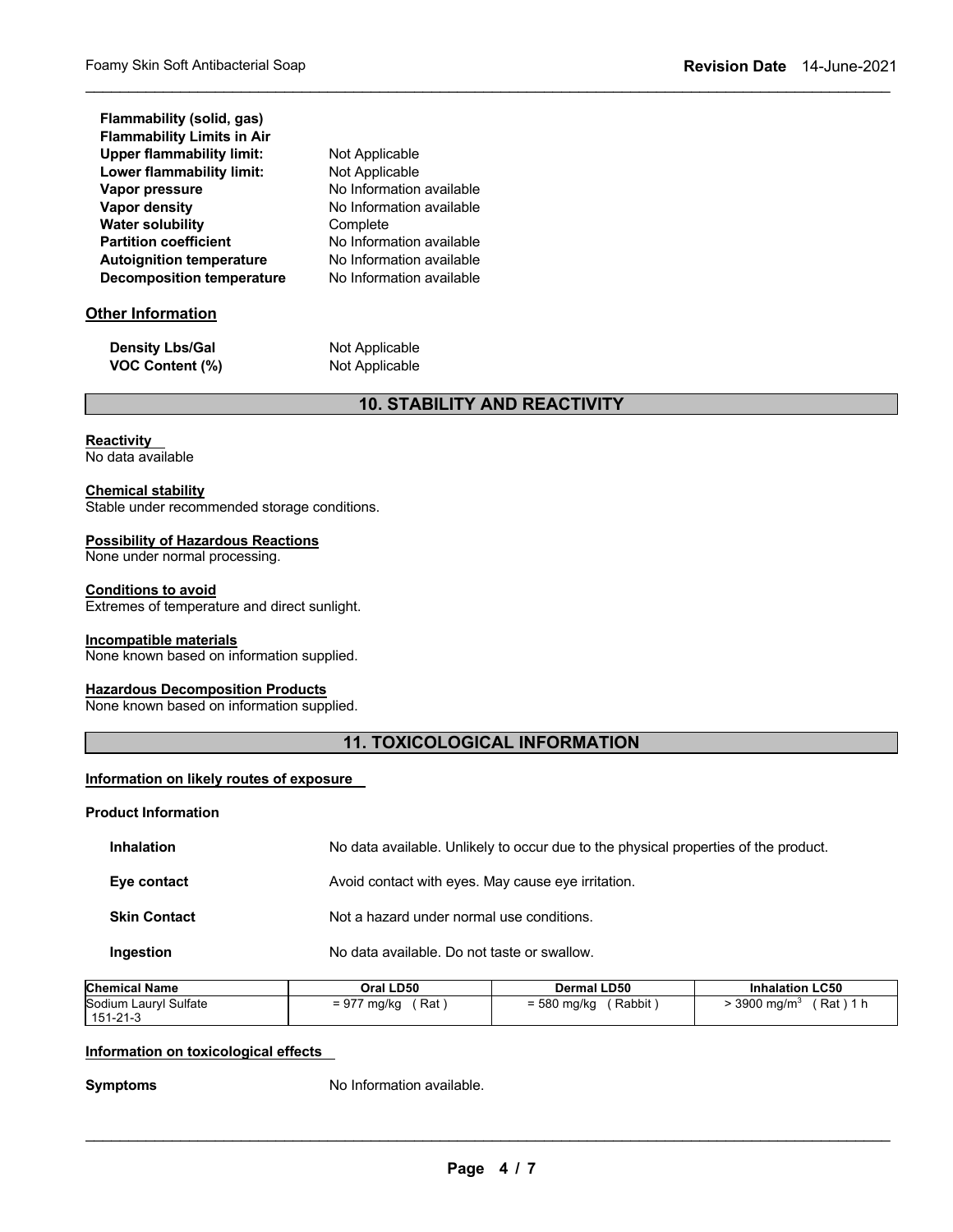## **Delayed and immediate effects as well as chronic effects from short and long-term exposure**

| No Information available. |
|---------------------------|
| No Information available. |
| No Information available. |
| No Information available. |
| No Information available. |
| No Information available. |
| No Information available. |
|                           |

## **Numerical measures of toxicity - Product Information**

**Unknown Acute Toxicity** 3.50339% of the mixture consists of ingredient(s) of unknown toxicity **The following values are calculated based on chapter 3.1 of the GHS document.**

## **12. ECOLOGICAL INFORMATION**

\_\_\_\_\_\_\_\_\_\_\_\_\_\_\_\_\_\_\_\_\_\_\_\_\_\_\_\_\_\_\_\_\_\_\_\_\_\_\_\_\_\_\_\_\_\_\_\_\_\_\_\_\_\_\_\_\_\_\_\_\_\_\_\_\_\_\_\_\_\_\_\_\_\_\_\_\_\_\_\_\_\_\_\_\_\_\_\_\_\_\_\_\_

### **Ecotoxicity**

## 4.78439% of the mixture consists of components(s) of unknown hazards to the aquatic environment

| <b>Chemical Name</b>   | Algae/aquatic plants                                                | Fish                                                              | Crustacea                        |
|------------------------|---------------------------------------------------------------------|-------------------------------------------------------------------|----------------------------------|
| Sodium Lauryl Sulfate  | 53: 72 h Desmodesmus subspicatus 8 - 12.5: 96 h Pimephales promelas |                                                                   | 1.8: 48 h Daphnia magna mg/L     |
| $151 - 21 - 3$         | mg/L EC50 30 - 100: 96 h                                            | mg/L LC50 static 15 - 18.9: 96 h                                  | <b>EC50</b>                      |
|                        | Desmodesmus subspicatus mg/L                                        | Pimephales promelas mg/L LC50                                     |                                  |
|                        | EC50 117: 96 h Pseudokirchneriella                                  | static 22.1 - 22.8: 96 h Pimephales                               |                                  |
|                        | subcapitata mg/L EC50 3.59 - 15.6:                                  | promelas mq/L LC50 static 10.8 -                                  |                                  |
|                        | 96 h Pseudokirchneriella                                            | 16.6: 96 h Poecilia reticulata mg/L                               |                                  |
|                        | subcapitata mg/L EC50 static                                        | LC50 static 1.31: 96 h Cyprinus                                   |                                  |
|                        |                                                                     | carpio mg/L LC50 semi-static 4.2 -                                |                                  |
|                        |                                                                     | 4.8: 96 h Lepomis macrochirus mg/L                                |                                  |
|                        |                                                                     | LC50 flow-through 4.5: 96 h                                       |                                  |
|                        |                                                                     | Lepomis macrochirus mg/L LC50                                     |                                  |
|                        |                                                                     | 5.8 - 7.5: 96 h Pimephales promelas                               |                                  |
|                        |                                                                     | mg/L LC50 static 10.2 - 22.5: 96 h                                |                                  |
|                        |                                                                     | Pimephales promelas mg/L LC50                                     |                                  |
|                        |                                                                     | semi-static 6.2 - 9.6: 96 h                                       |                                  |
|                        |                                                                     | Pimephales promelas mg/L LC50                                     |                                  |
|                        |                                                                     | 13.5 - 18.3: 96 h Poecilia reticulata                             |                                  |
|                        |                                                                     | mg/L LC50 semi-static 4.3 - 8.5: 96                               |                                  |
|                        |                                                                     | h Oncorhynchus mykiss mg/L LC50                                   |                                  |
|                        |                                                                     | static 4.62: 96 h Oncorhynchus                                    |                                  |
|                        |                                                                     | mykiss mg/L LC50 flow-through 4.2:                                |                                  |
|                        |                                                                     | 96 h Oncorhynchus mykiss mg/L                                     |                                  |
|                        |                                                                     | LC50 7.97: 96 h Brachydanio rerio                                 |                                  |
|                        |                                                                     | mg/L LC50 flow-through 9.9 - 20.1:                                |                                  |
|                        |                                                                     | 96 h Brachydanio rerio mg/L LC50<br>semi-static 4.06 - 5.75: 96 h |                                  |
|                        |                                                                     |                                                                   |                                  |
|                        |                                                                     | Lepomis macrochirus mg/L LC50                                     |                                  |
| Sodium Chloride        | Yes                                                                 | static<br>5560 - 6080: 96 h Lepomis                               | 1000: 48 h Daphnia magna mg/L    |
| 7647-14-5              |                                                                     | macrochirus mg/L LC50 flow-                                       | EC50 340.7 - 469.2: 48 h Daphnia |
|                        |                                                                     | through 12946: 96 h Lepomis                                       | magna mg/L EC50 Static           |
|                        |                                                                     | macrochirus mg/L LC50 static 6020                                 |                                  |
|                        |                                                                     | - 7070: 96 h Pimephales promelas                                  |                                  |
|                        |                                                                     | mg/L LC50 static 7050: 96 h                                       |                                  |
|                        |                                                                     | Pimephales promelas mg/L LC50                                     |                                  |
|                        |                                                                     | semi-static 6420 - 6700: 96 h                                     |                                  |
|                        |                                                                     | Pimephales promelas mg/L LC50                                     |                                  |
|                        |                                                                     | static 4747 - 7824: 96 h                                          |                                  |
|                        |                                                                     | Oncorhynchus mykiss mg/L LC50                                     |                                  |
|                        |                                                                     | flow-through                                                      |                                  |
| Cocamidopropyl Betaine | 1.0 - 10.0: 72 h Desmodesmus                                        | 1.0 - 10.0: 96 h Brachydanio rerio                                | 6.5: 48 h Daphnia magna mg/L     |
| 61789-40-0             | subspicatus mg/L EC50 0.55: 96 h                                    | mg/L LC50 2: 96 h Brachydanio                                     | EC50                             |
|                        | Desmodesmus subspicatus mg/L                                        | rerio mg/L LC50 semi-static                                       |                                  |
|                        | <b>EC50</b>                                                         |                                                                   |                                  |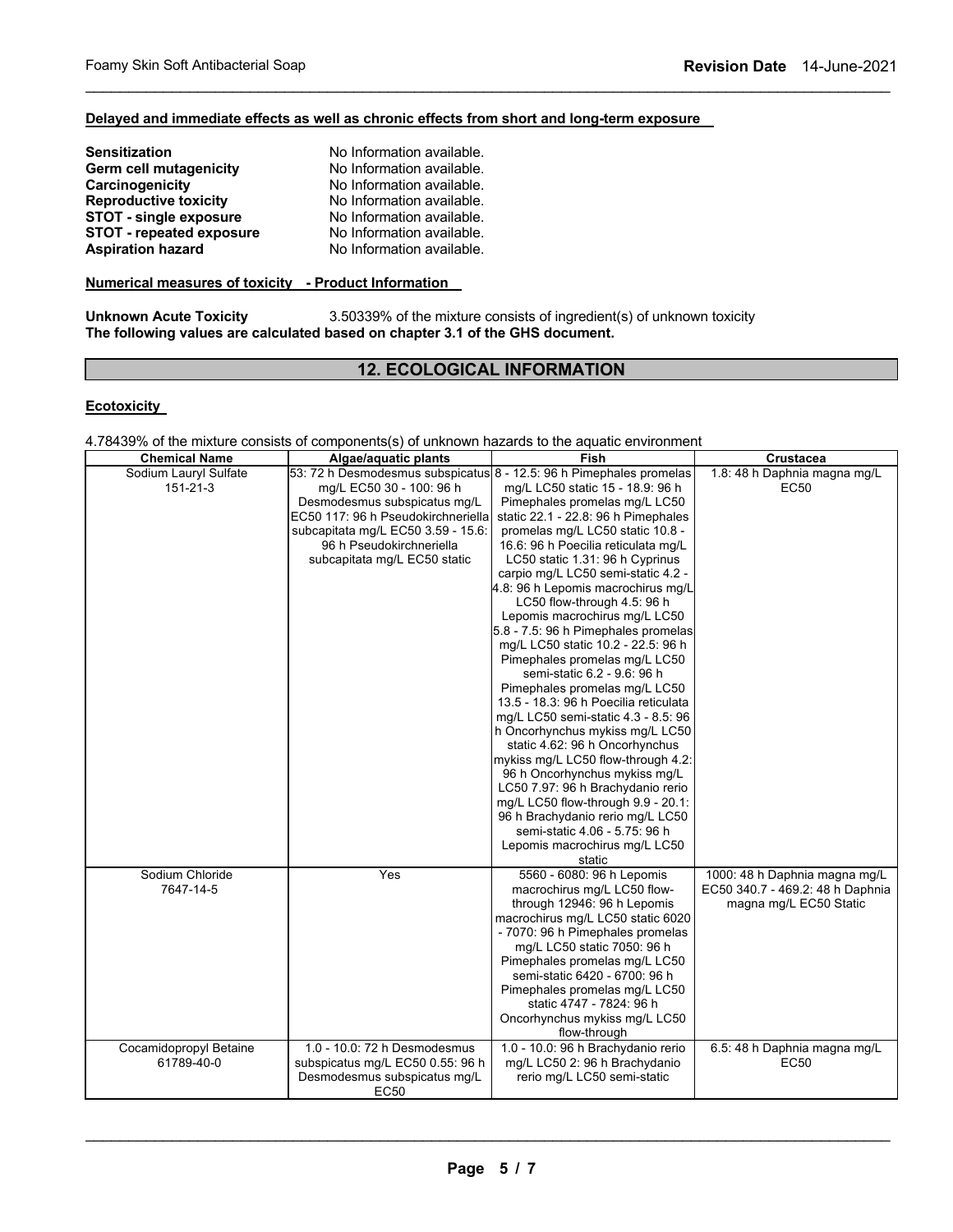| 4-Chloro-3,5-dimethylphenol | Yes | 0.13 - 1.0: 96 h Oncorhynchus         | 6.7 - 9: 48 h Daphnia magna mg/L |
|-----------------------------|-----|---------------------------------------|----------------------------------|
| 88-04-0                     |     | mykiss mg/L LC50 static $1.3 - 2.1$ : | EC50 Static                      |
|                             |     | 96 h Lepomis macrochirus mg/L         |                                  |
|                             |     | ∟C50 static                           |                                  |

\_\_\_\_\_\_\_\_\_\_\_\_\_\_\_\_\_\_\_\_\_\_\_\_\_\_\_\_\_\_\_\_\_\_\_\_\_\_\_\_\_\_\_\_\_\_\_\_\_\_\_\_\_\_\_\_\_\_\_\_\_\_\_\_\_\_\_\_\_\_\_\_\_\_\_\_\_\_\_\_\_\_\_\_\_\_\_\_\_\_\_\_\_

### **Persistence and degradability**

No Information available.

### **Bioaccumulation**

No Information available.

| Other adverse effects              | No Information available                                                                               |  |  |  |  |  |  |  |  |
|------------------------------------|--------------------------------------------------------------------------------------------------------|--|--|--|--|--|--|--|--|
| <b>13. DISPOSAL CONSIDERATIONS</b> |                                                                                                        |  |  |  |  |  |  |  |  |
| Waste treatment methods            |                                                                                                        |  |  |  |  |  |  |  |  |
| <b>Disposal of wastes</b>          | Disposal should be in accordance with applicable regional, national and local laws and<br>regulations. |  |  |  |  |  |  |  |  |
| Contaminated packaging             | Do not reuse container.                                                                                |  |  |  |  |  |  |  |  |

## **14. TRANSPORT INFORMATION**

The basic description below is specific to the container size. This information is provided for at a glance DOT information. Please refer to the container and/or shipping papers for the appropriate shipping description before tendering this material for shipment. For additional information, please contact the distributor listed in section 1 of this SDS.

**DOT** Not regulated

## **15. REGULATORY INFORMATION**

| International Inventories |          |
|---------------------------|----------|
| TSCA                      | Complies |
| <b>DSL/NDSL</b>           | Complies |

### **Legend:**

**TSCA** - United States Toxic Substances Control Act Section 8(b) Inventory **DSL/NDSL** - Canadian Domestic Substances List/Non-Domestic Substances List

## **US Federal Regulations**

### **SARA 313**

Section 313 of Title III of the Superfund Amendments and Reauthorization Act of 1986 (SARA). This product does not contain any chemicals which are subject to the reporting requirements of the Act and Title 40 of the Code of Federal Regulations, Part 372

## **SARA 311/312 Hazard Categories**

| Acute health hazard               | No. |
|-----------------------------------|-----|
| <b>Chronic Health Hazard</b>      | No. |
| Fire hazard                       | No. |
| Sudden release of pressure hazard | No. |
| <b>Reactive Hazard</b>            | No. |

## **CWA (Clean Water Act)**

This product does not contain any substances regulated as pollutants pursuant to the Clean Water Act (40 CFR 122.21 and 40 CFR 122.42)